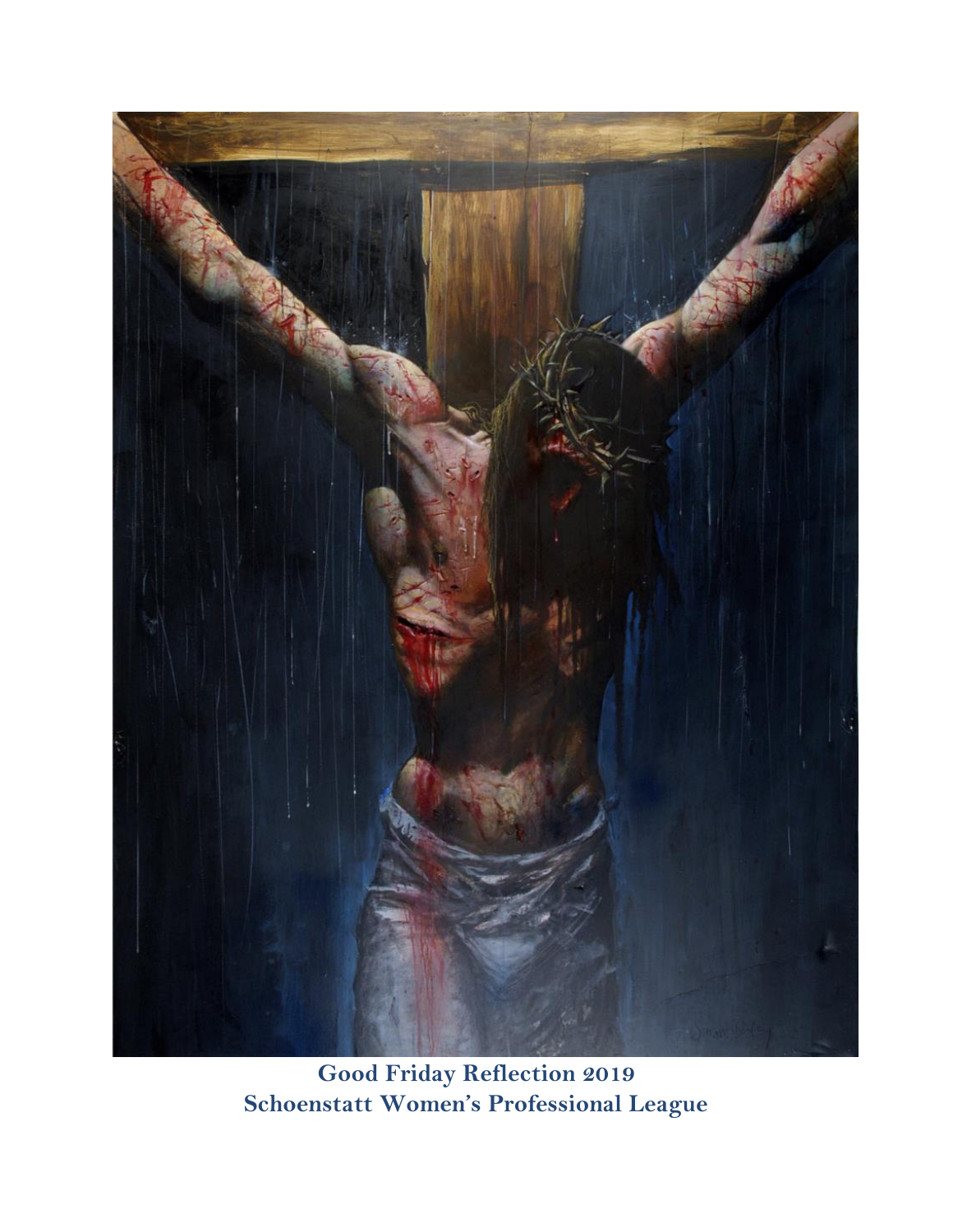## **"This is the greatest, yet most horrible moment in all history. In this one death, all death is forever destroyed. In this seeming defeat is found ultimate victory. In this depth of despair is found the source of all hope."** (Unknown, *The Living Stations of the Cross*)

The Passion of the Lord is severe. It would stretch any man to the utmost of his limits, and Christ goes far beyond these limits. His beads of blood in place of sweat in the Garden of Gethsemane, His terrible scourging, the inches-long thorns pushed tightly into His skull...all this and so much more He suffered for us.

The Way of the Cross is filled with agony, and yet also with incredible amounts of self-less love. Veronica sees Jesus and pities him, but she cannot help, and she has nothing to give him to ease his suffering – so she gives all that she can, and she wipes His face with her veil to keep the sweat and blood from stinging His eyes and filling His mouth. Joseph of Arimathea, though at first perhaps reluctant to help this Man walk to his death, stays with Christ until the very end, shouldering part of His burden – *our* burden. When the women of Jerusalem weep at the sight of Jesus, he comforts them: "Weep not for me, but for yourselves and your children". The Good Thief is comforted in his final hours by Christ with His promise of salvation. And finally: Christ gives John His Mother.

The weight of the entirety of humanity's sins, from creation to the end of the world, are being born by Jesus in these hours, and yet He loves. His selflessness in the sacrifice of His Life is apparent, but how often do we stop and wonder at how Christ fully, selflessly *loved* during his final hours even when at the utmost limits of pain? His Way of the Cross is in every way a physical torment, and also a psychological and emotional trial, as in the devil's torments in the Garden. Yet in every personal encounter he has – even with Herod, even with Pilate – there is a gentleness that unsettles the wicked and comforts the righteous.

Particularly in Jesus's treatment of the Good Thief and in his final words to St. John and the Blessed Mother there is something more, a particular kind of love. In His final moments on earth, when our salvation is all but accomplished, Christ ensures that the Good Thief will die peacefully knowing that soon he will be safe, at home in the Heavenly Kingdom. To John, His most beloved Apostle, Christ bestows a Mother and her loving heart to take into his home and care for. By entrusting Mary to John, Christ also ensures that His Mother – who had